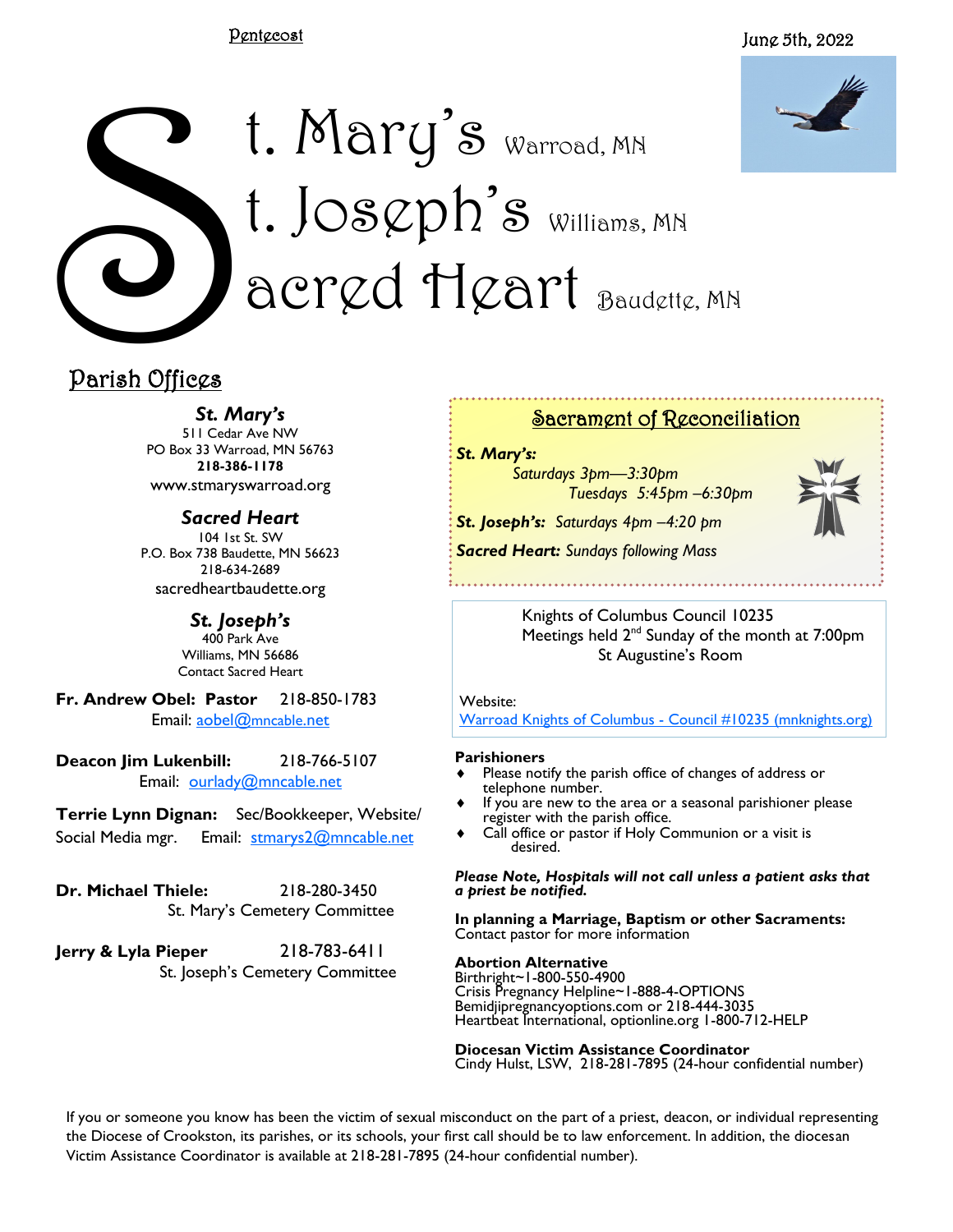# St. Mary's Week Ahead

#### **St. Mary's Masses & intentions**

Saturday, June 4th, @ 6 pm: *Larry Goodenough Commentator: Cyd Amiot*

 *Reader: Louise Dignan*

Sunday, 5th, Mass @ 8:30am*: Arthur & Betty Barthman Commentator: Harold Thiessen Reader: Paul Harren*

Tuesday, June 7th, *5:15pm: NO MASS*

Wednesday, June 8th, 10:30am: Morning Prayer Grp.

Thursday, June 9th, @ 8:30am: *NO MASS* 

 *\*WSLC @ 10:30am: Word & communion for residents only \*Parish Council meeting at 6:30pm*

Friday, June 10th, @ 8:30am: *Connie Koenig*

Saturday, June 11th, @ 6 pm: *Dale Telle Commentator: Nancy Ellenson*

 *Reader: Deb Culleton*

Sunday, June 12th, Mass @ 8:30am*: Christine Gerszewski Commentator: Denise St. Germain Reader: Tom Goldsmith*

*Knights of Columbus meeting at 7:00 p.m.*

## **Contribution to St. Mary's**



May 29, 2022 Envelopes: \$998 Online: \$696

## **Happy Birthday wishes**  (June 5th—11th) goes out to:



Cyndee Poole, Marty Peterson, Kendra Marvin, Zac Crompton, Jim Bishop, Craig Kennedy, Steve Anderson, Cynthia Gadde, Mary Lou Wesolowski, Helen Bachand, Hailey Selvog, & Shauna Morris

# Sacred Heart's & St. Joseph's Week Ahead

#### **Sacred Heart Masses & intentions:**

Sunday, June 5th, @10:30am*: Holy Souls in Purgatory* Wednesday, June 8th, 8:30am: *NO MASS* Wednesday, June 8th, *(Lakewood)@ 9:30am W&C* Sunday, June 12th, @10:30am*: Holy Souls in Purgatory*

## **St. Joseph's Masses & Intentions in Williams:**

Saturday, June 4th, Mass @ 4:30pm: *John Peschel* Saturday, June 11th, Mass @ 4:30pm: *John & Alma Krousey* 

## **St. Joseph's mowing Schedule**

*Week of June 3rd - Dennis & Tab Ubel Week of June 10th - Rick & Diane Pieper Week of June 17th - Jerry A. & Tracy Pieper*

## **Weekend Offerings:**

| <b>May 29</b>    | Sacred Heart | St. Joseph |
|------------------|--------------|------------|
| <b>Envelopes</b> | \$965        | \$310      |
| Plate            | 276          | 40         |
| Total            | \$1241       | \$450      |





## Please Hold in Prayer

Mike Hovde, Louise Menk, Terry Spaeth, Curtis Anderson, David Martin, Deanne Johnson, Hilde Barbot, Natalie Coninx, Dryden Thompson, Paul Schrieber, Lillian Fortier, Larry Barbot, Bruce Knutson, Joleen Hartman, Easton Erickson, Leila & Nelson Armagon, Justin Thompson, Larry Sindelir, Marilyn Biondi, Les Swanson, Charlene Forpahl, James Sweeney, Robert Sator, Knox Packar, Katrin Peterson, Tom Gerszewski, Kai Canfield, Deanne Johnson, Charlene Kuznia, Ann Winkler, Roberta Brunell, Frank Cieklinski, & Loren Olson.

**NOTE: We will be updating this prayer list very soon. All names will be removed so that we can begin again. If you wish to have a family member or friend listed, please call or email the parish office (386-1178, stmarys2@mncable.net). Thank you!**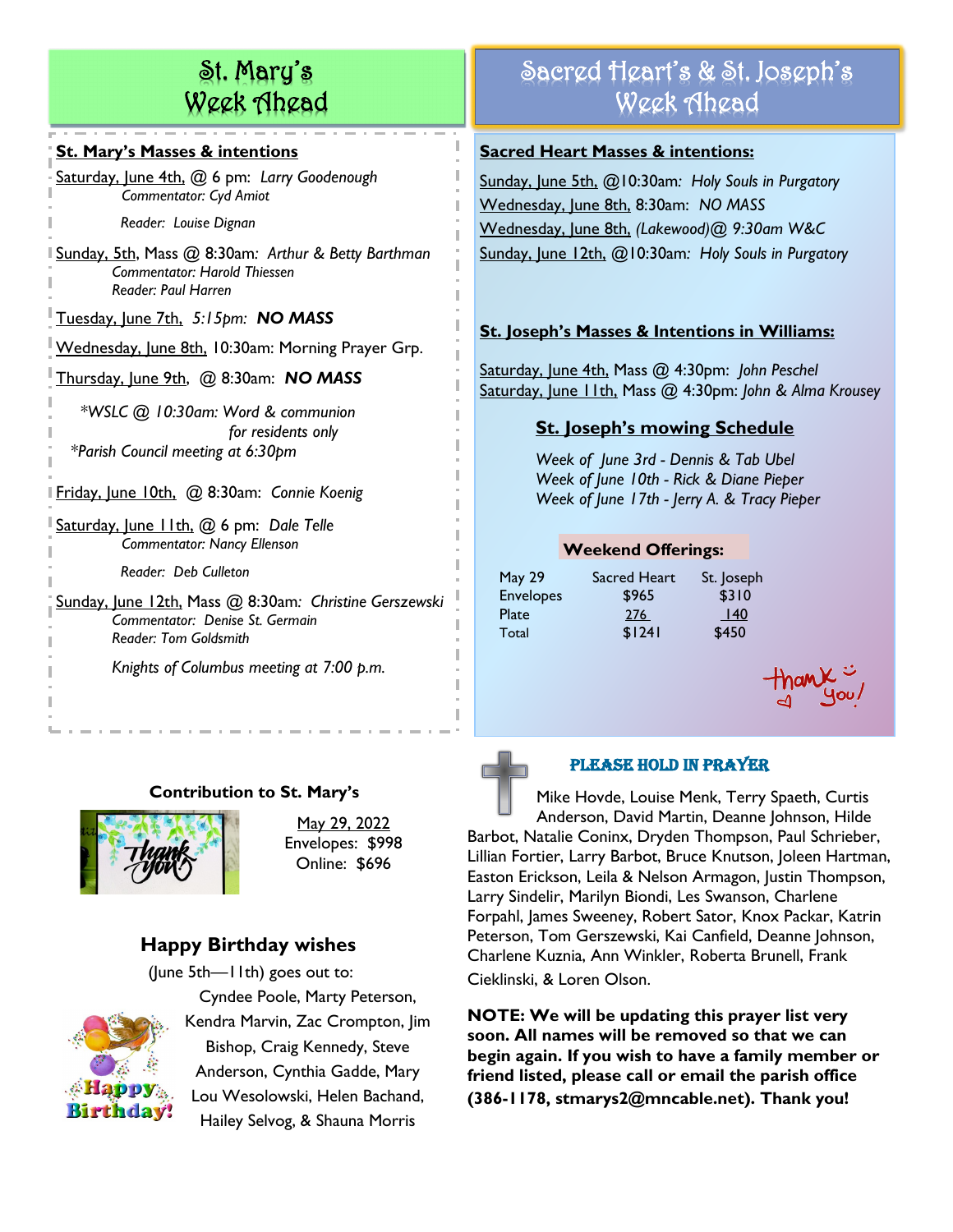#### **Pentecost**

*"The Advocate, the Holy Spirit whom the Father will send in my name, will teach you everything and remind you of all that I told you." (JOHN 14:26)*

The materialism of our society lures us to concentrate more on what we want than on what God wants for us. The relativism of our world tells us that we should be tolerant of all things, that there is no absolute truth. Pray to the Holy Spirit to transform our lives and to guide our thoughts, words and actions. What you put in your head, heart and mind affects your actions. Put good things in and good things will come out.

# St. Mary's Religious Ed News

#### **Religious Ed. Coordinator Job Opening**

We are in need of a person to coordinate our Religious Ed Program for our parish. It is a part-time position of about 20 hours per week. If you are interested or know anyone who might be interested in serving our parish in this role please contact Fr. Andrew or the parish office to apply.

#### **JP2 Camp**

There are still open spots available for JP2 camp. Students going into 7th and 8th grade please do consider this amazing camp. I have a few students interested in going so let the office know soon, so we can get you signed up. Thank you to those who have or hope to donate to this fund to help offset the cost for families.

> Dates: July 17th—21st Cost: \$325

There is also an application through the Diocese for those families wishing to send their children and need financial assistance in funding this camp. Please reach out to Bob Noel at the Diocese or our Parish Office.

**Priests' Retreat**: This week from Sunday night to Thursday afternoon, the bishop and most priests from our Diocese, including Fr. Andrew, will be going for their annual retreat in Fair Hills Resort in Detroit Lakes. We pray for them to have a fruitful retreat. There will be no weekday Masses from Tuesday to Thursday.

**Parish Pastoral Council Meeting**: St. Mary's Parish Pastoral Council will be meeting on Thursday this week, June  $9<sup>th</sup>$  at 6: 30 pm in the parish hall. If you have anything that you want the council to discuss, please let Fr. Andrew or the parish office know before Thursday.

Notice: Terrie Lynn will be out of the office on vacation June 14 to 20th. If you find any mistakes in the bulletin, it's because Barb Kotta is subbing. Thanks for your patience!

# All three Parishes

**Eucharistic Procession to open the Eucharistic Revival in the Diocese of Crookston:** Bishop Andrew Cozzens invites all the faithful to participate in a Eucharistic Procession to open the Eucharistic Revival in the Diocese of Crookston. The procession will take place in Bemidji, Mn. on the Feast of Corpus Christi, Sunday, June 19th. The day will begin with Mass at 1:00 pm celebrated by Bishop Cozzens to be followed with a Eucharistic Procession along Lake Bemidji beginning at 2:00. If you are unable to attend the Mass, please join the procession at 2:00. Bishop will process the Body of Christ and he will be escorted by priests, deacons, religious, first communicants, Knights, families, and other lay faithful. If you have someone who has received First Communion this year, we ask that your child wear their first communion clothing and they and their families will have a special place in the procession. Fourth Degree Knights: please wear your regalia because you will be helping to lead the procession. More information will be shared in the coming weeks. For planning purposes, please go to [www.crookston.org/revival](http://www.crookston.org/revival) to register.

#### **New changes concerning kneeling during Mass:**

The bishop has made some changes regarding kneeling during Mass. From June 18, 2022, the Feast of Corpus Christi, we shall begin kneeling after the Lamb of God is said or sung. We shall remain kneeling until it is time to go to receive Holy Communion. After receiving Holy Communion, when we return to our pews, we are encouraged to kneel and pray until the presider takes his seat. Those who are unable to kneel are encouraged to sit during those times.

**Sacred Heart Election of New Parish Council** 

**Members**: The chief function of the council is to help the pastor with the formation of policies which enable the pastor to exercise his authority of teaching (word), sanctifying (worship), and governing (service) as effectively as possible. The council meets at least every third month, more often when necessary. This week and next week Sacred Heart Church will elect six members. The term is for three years, renewable once. Thank you for participating in this new important exercise for our parish.